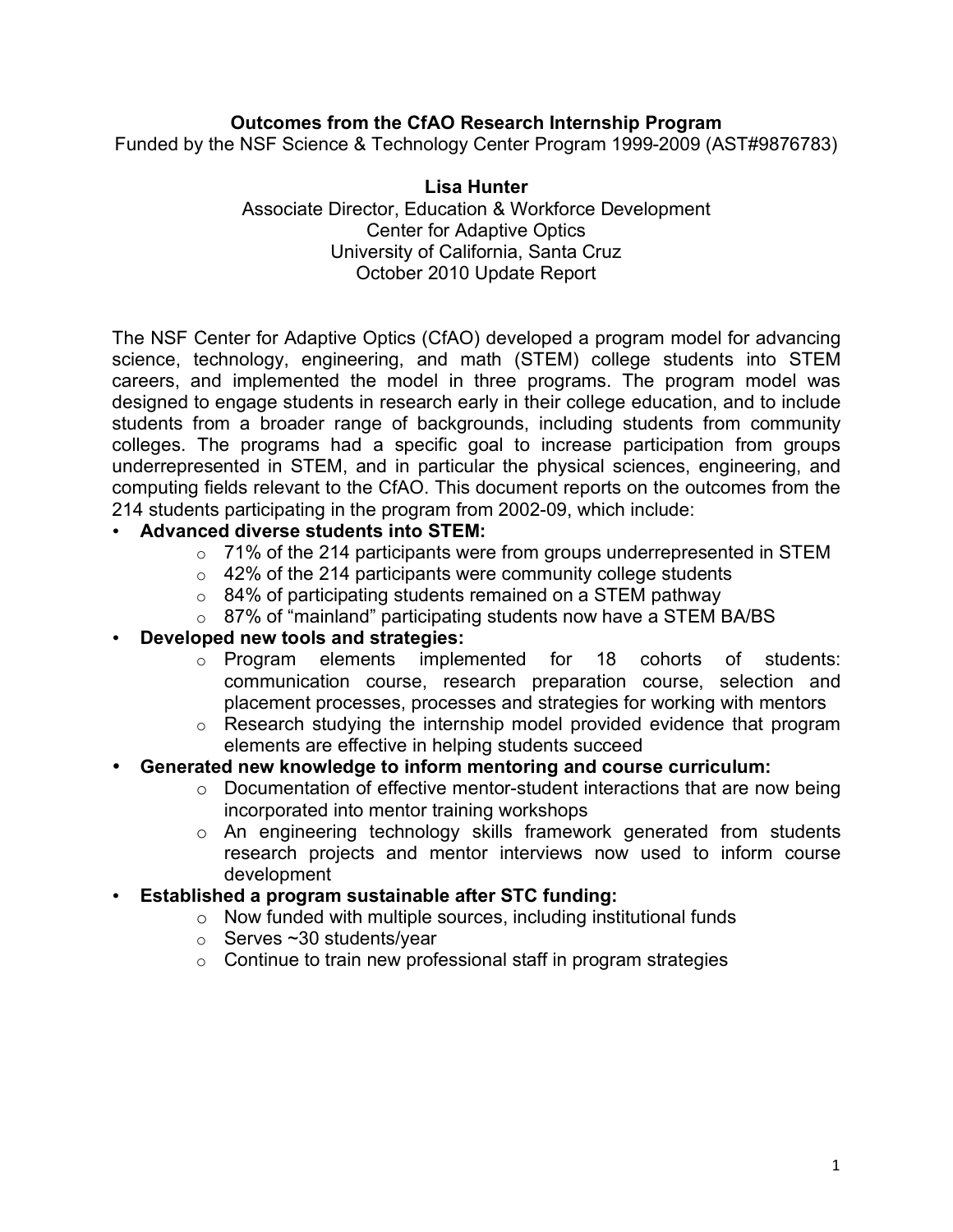### **Program model:**

The program model developed by the CfAO was strategically designed to bolster the traditional research experience format that often employs a "sink or swim" approach, in which a student's background will have a significant influence on their chances of success. The norms and practices of research environments are new to many students, but for some students the situation may be significantly different and even perceived as contradictory to their social and cultural background. Expecting that the students targeted for the program would likely have had less exposure to research environments,

fewer role models, and range of educational experiences that would not give them the advantages of students from dominant groups, the CfAO designed two program components: 1) an introductory five-day lab intensive "Short Course" and 2) a technical communication course integrated across the entire length of the program. In addition to the two major components, a wide range of other tools and strategies were developed and over the course of engaging 18 cohorts of students refined to support the highly successful program. Figure 1 shows the program components.



Figure 1: CfAO internship model

#### **Students served:**

The CfAO program model was implemented through three different programs that used the same program components, but with modifications to adapt it to somewhat different environments. The CfAO "Mainland" program attracted students from across the U.S. and placed them in academic and national lab research positions at CfAO sites located at multiple site throughout the U.S. The "Maui Akamai" program recruited students from Hawaii and placed them in industry and academic positions. The "Hawaii Island Akamai" program also served Hawaii students, but placed them at Mauna Kea observatories. Both Akamai programs were aimed at a state of Hawaii need to produce a local workforce, thus placed a high priority on including local students of backgrounds that reflect state demographics (e.g. approximately 25% of Hawaii's population is Native Hawaiian). The internship model also includes extensive and highly targeted recruiting, to ensure that students from diverse backgrounds are participating. As shown in Table 1, 42% of participating students started at community colleges; 41% were women; 57% were underrepresented minorities; and 71% were underrepresented (either women or underrepresented minorities.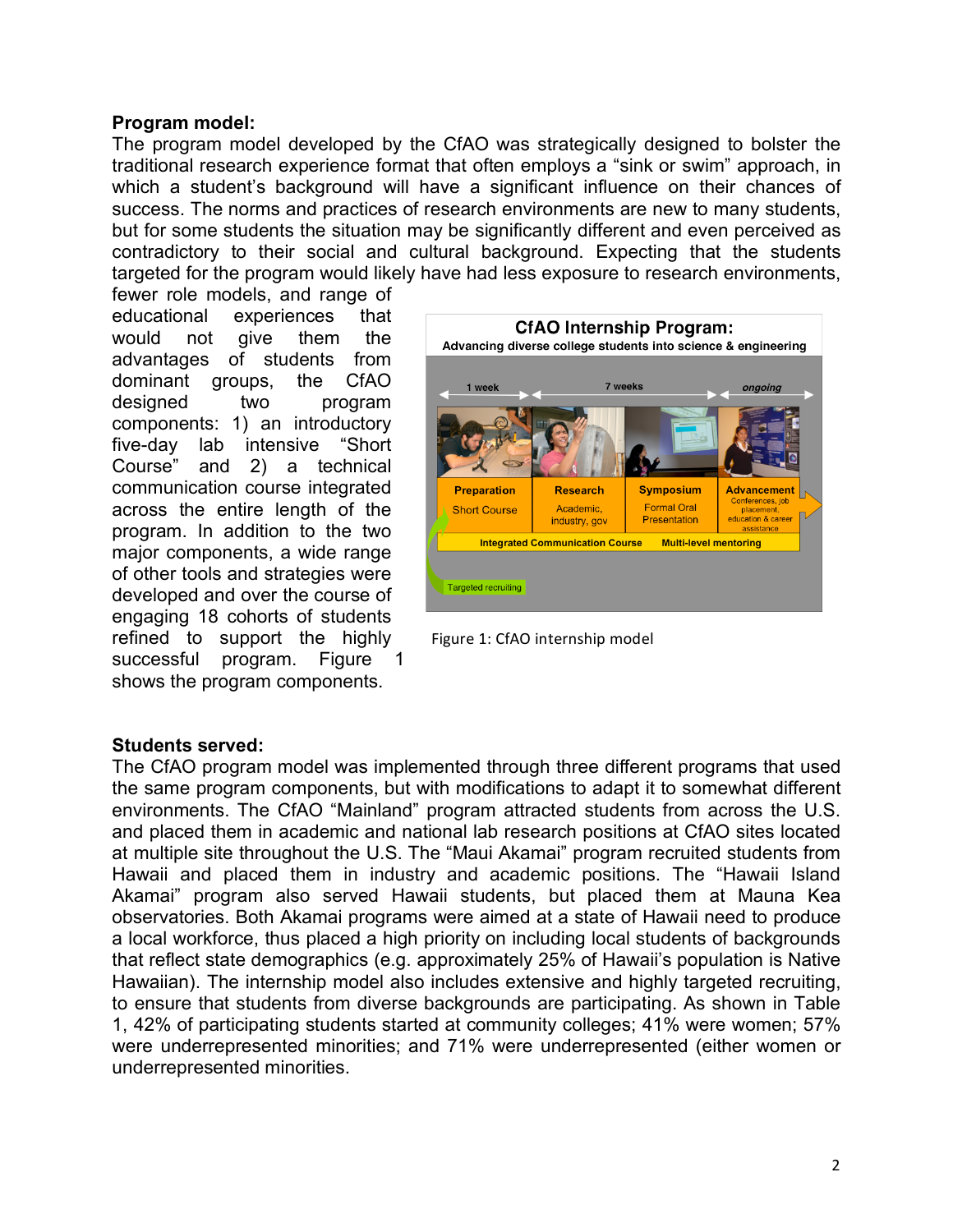|                                        | Hawaii Island | Maui Akamai | Mainland | Total     |
|----------------------------------------|---------------|-------------|----------|-----------|
|                                        | Akamai (n=64) | $(n=78)$    | $(n=72)$ | $(n=214)$ |
| Men                                    | 43 (67%)      | 51 (65%)    | 33 (46%) | 127 (59%) |
| Women                                  | 21 (33%)      | 27 (35%)    | 39 (54%) | 87 (41%)  |
| Underrepresented minority <sup>1</sup> | 28 (44%)      | 41 (53%)    | 53 (74%) | 122 (57%) |
| Other ethnicity                        | 36 (57%)      | 37 (48%)    | 19 (26%) | 92 (43%)  |
| Underrepresented group <sup>2</sup>    | 46 (72%)      | 55 (71%)    | 68 (94%) | 169 (78%) |
| Native Hawaiian or Pacific Islander    | 15 (23%)      | 17 (22%)    | n/a      | 32 (23%)  |
| Hawaii Born <sup>3</sup>               | 29 (45%)      | 53 (68%)    | n/a      | 82 (58%)  |
| Community college students             | 19 (30%)      | 40 (51%)    | 32 (44%) | 91 (42%)  |

**Table 1: Demographics of CfAO Interns 2003-2009 Cohorts** 

1. Includes Native Hawaiian, Pacific Islander, African American, Hispanic, and Native American, Filipino (does not include other Asians); 2. Women and/or underrepresented minorities; 3. Note: all students in the Akamai program have ties to Hawaii

#### **Innovative program components:**

The CfAO internship program includes two innovative components developed by the CfAO. The first component is a 5-day intensive preparation for research, called the "Short Course." Taught by graduate students and postdocs trained in the CfAO Professional Development Program (PDP), the Short Course uses inquiry learning to enhance students' research, problem-solving, communication, and collaboration skills.<sup>1</sup> Throughout the short course students gain extensive practice in working on teams to conduct investigations, solve problems, and communicate findings. The course includes a series of well-designed inquiry activities designed through the PDP, in which students learn scientific concepts and gain practice with science and engineering skills.<sup>2,3</sup> The second innovative component in the model is a communication course, which is integrated throughout the program. The communication course begins in the short course and then continues through weekly meetings and assignments for the remainder of the program, requiring that students communicate about their projects in a range of formats and to different audiences. Students gain practice with informal communication, explaining results, and effectively interacting with mentors, and over the course of the program produce an abstract, oral presentation, poster presentation, resume, and personal statement. Communication (including within the Short Course) was chosen as a focus in order to encourage reflective thinking, foster learning, to help students negotiate differences in cultural norms as experienced in the STEM workplace versus their everyday life, and to facilitate ongoing assessment by program staff. A study of the program which included extensive observations, recordings, and interviews provides evidence that the program model promoted student engagement in reasoning processes, and facilitated students' taking initiative in the research environment.<sup>4</sup>

#### **Retaining and advancing students:**

The CfAO internship model includes important roles for professional staff, who develop activities to help students be successful during the program, identify unmet needs or challenges, and who maintain contact with students after the program. Students are contacted by program staff at least once a year to learn about their education and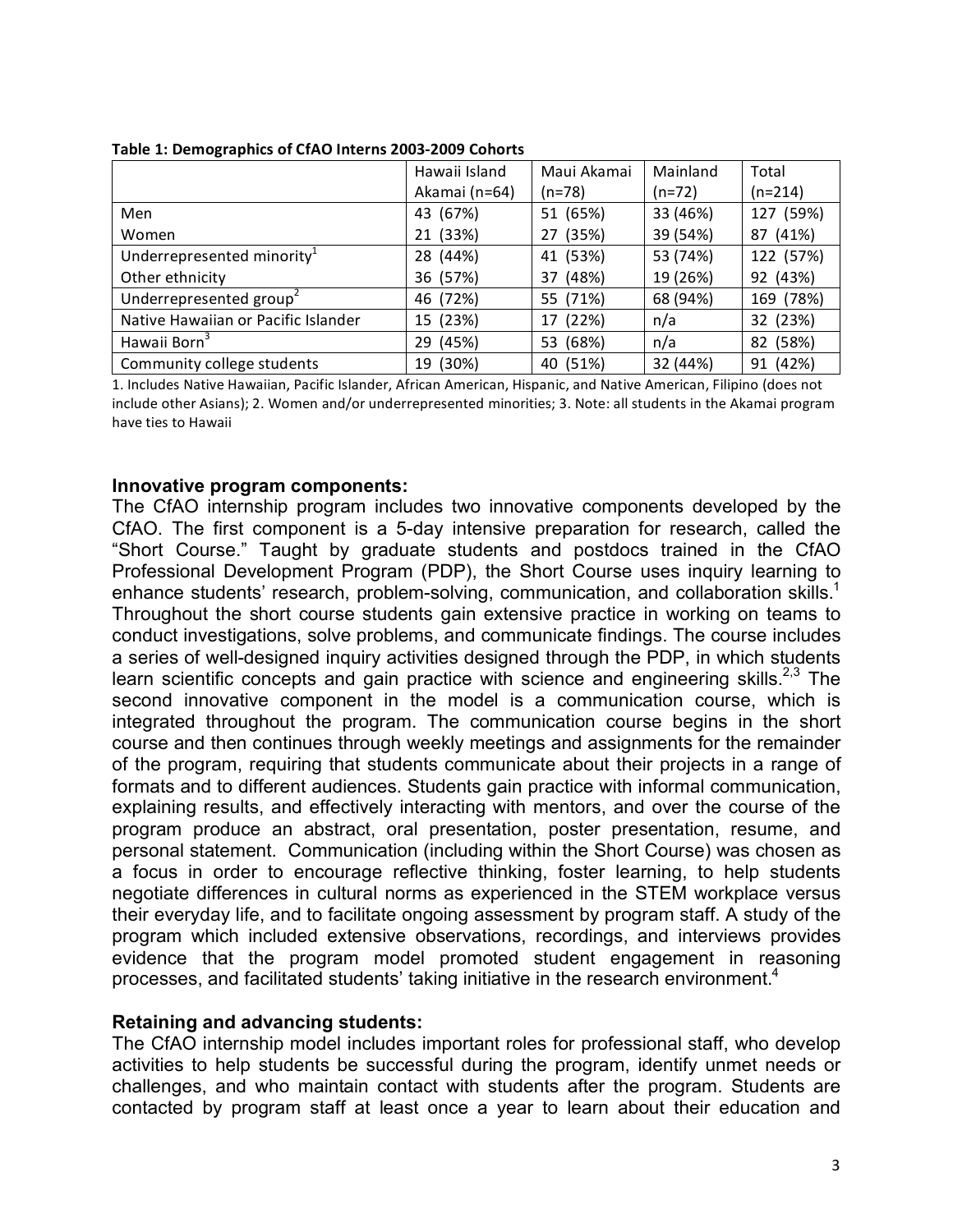career progress, and to identify any additional support or advice needed by the student. For example, students who are looking for jobs are connected with openings, and those interested in graduate school often get assistance in the application process. The overall goal of the program is to retain and advance students into STEM, thus the success of the program is evaluated on the number of students that continue to enroll in STEM undergraduate or graduate programs, or who have entered the STEM workforce. In 2010, we made contact with 200 of the 214 (93%) participating students. Table 2 shows the status of all students contacted, indicating the 84% of students have remained on a STEM pathway (enrolled in STEM program or in the STEM workforce).

|                                                               | Hawaii Island | Maui     | Mainland | Total     |  |  |
|---------------------------------------------------------------|---------------|----------|----------|-----------|--|--|
|                                                               | (64)          | (78)     | (72)     | (214)     |  |  |
| Participants maintaining contact                              | 60 (94%)      | 72 (92%) | 68 (94%) | 200 (93%) |  |  |
| %'s below calculated from 93% of students maintaining contact |               |          |          |           |  |  |
| A. In STEM workforce (not enrolled)                           | 12 (20%)      | 26 (36%) | 21 (31%) | 59 (30%)  |  |  |
| B. Enrolled in STEM program - ugrad                           | 27 (45%)      | 26 (36%) | 9(13%)   | 62 (31%)  |  |  |
| C. Enrolled in STEM program - grad                            | 12 (20%)      | 7(10%)   | 24 (35%) | 43 (22%)  |  |  |
| D. On STEM pathway (A+B+C)                                    | 52 (85%)      | 61 (83%) | 54 (79%) | 167 (84%) |  |  |

|  |  | Table 2. Status of Interns 2002-2009 Cohorts, by program |  |  |
|--|--|----------------------------------------------------------|--|--|
|  |  |                                                          |  |  |

STE=science, technology, engineering, math

The Mainland program provides a longer-term longitudinal outlook on the CfAO internship model, as the program was the first program implemented (2002), and was terminated in 2007. Many of the students in the program have now had ample time to complete their undergraduate degree and move to the next education or career phase. In 2010 we contacted 68 of 72 (94%) of the alumni of this program, and results are shown in Table 3. Of those we contacted 87% have graduated with a STEM BA/BS degree. Of these graduates, 54% entered STEM graduate programs, and 22% entered the STEM workforce. For those that entered STEM graduate programs (32), all but one (97%) have either graduated or are still enrolled.

|  | Table 3. Post-baccalaureate persistence in STEM for Mainland participants |  |
|--|---------------------------------------------------------------------------|--|
|--|---------------------------------------------------------------------------|--|

| Total Mainland Interns maintaining contact (68)                                  |                |  |  |  |
|----------------------------------------------------------------------------------|----------------|--|--|--|
| A. Total graduated with STEM BA/BS                                               | 59 (87%)       |  |  |  |
| %'s below calculated from 59 graduated interns                                   |                |  |  |  |
| <b>B.</b> Entered STEM workforce                                                 | 13(22%)        |  |  |  |
| C. Applied to STEM grad school                                                   | 36(61%)        |  |  |  |
| D. Entered grad school after BA/BS                                               | 32(54%)        |  |  |  |
| %'s below calculated on 32 entering grad school                                  |                |  |  |  |
| E. Currently enrolled in STEM grad school                                        | 24 (75%)       |  |  |  |
| F. Graduated with STEM Masters                                                   | 7(22%)         |  |  |  |
| G. Graduated with STEM PhD                                                       | (3%)           |  |  |  |
| H. Graduate studies retention $(E+F+G)$                                          | 31 $(97%)$     |  |  |  |
| % below calculated on 8 graduating with STEM MS/PhD's                            |                |  |  |  |
| I. Full time in STEM workforce (already graduated with grad degree) <sup>1</sup> | $(100\%)$<br>8 |  |  |  |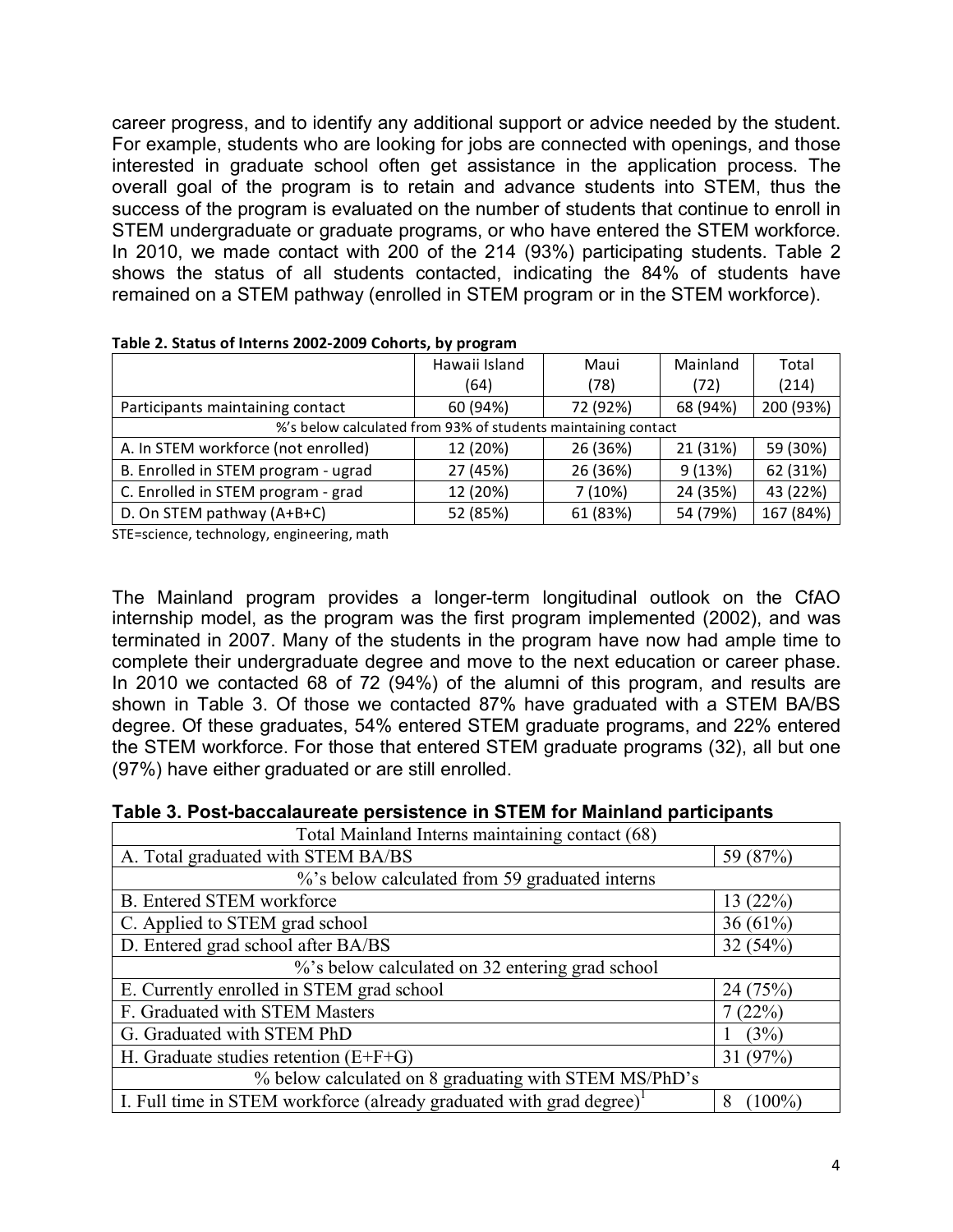#### **Disseminating new knowledge learned from program model:**

A two-year study of the CfAO internship program was initiated in 2006, documenting and observing interns throughout their program experience. The focus was on how, when, and under what conditions undergraduate interns come to engage in scientific argumentation during learning activity in classroom and research settings. The full study was published by Tamara Ball in her dissertation,<sup>5</sup> as well as a paper describing the  $\mu$  institutional context and outcomes<sup>6</sup> and a second paper reporting on the efficacy of the program in supporting reasoning skills and initiative in participating students.<sup>7</sup> Findings from the project revealed different aspects of the learning environments that mediated opportunities for interns to formulate, articulate, and defend in scientific explanations*.* These "conditions" ranged from persistent cultural/institutional norms in the research and classroom environment, to the more immediate context of face-to-face interactions between students and mentors, as well as the changing dynamics of those interactions. Evidence from this research indicates that research experience alone is not enough to ensure that undergraduates will have opportunities to explain their work, and that learning experiences can be created to create opportunities that promote student engagement in explaining their findings. The project has many practical implications, including strategies for how mentors and instructors can support opportunities for students to participate in scientific argumentation and to take more initiative in research environments.

A second study was conducted from a practical perspective, which tapped into program documentation of student projects and long-standing relationships with mentors in the Akamai internship program to assess workforce skills desirable to industry and observatories in Hawaii. CfAO program staff reviewed student abstracts and presentations, and interviewed mentors and other personnel to learn about desirable skills for entry level technical employees. Three technical reports<sup>8</sup> outlined the findings from this study, which are now being used to develop courses for a new engineering technology degree at University of Hawaii Maui College. An important finding from this work is the value placed on problem solving and critical thinking skills, communication skills, and engineers "ways of thinking." A new framework was created which outlines three major skill areas, and how these skills can inform curriculum development.<sup>9</sup>

Additional lessons learned are continuing to find their way into practice (see below), and more publications are planned, through the continuation of CfAO education in the Institute for Scientist & Engineer Educators and the Akamai Workforce Initiative.

## **Continuation of internship programs after STC funding:**

The Akamai internship programs have become highly valued programs within the state of Hawaii and are at the heart of the Akamai Workforce Initiative, which is funded by the National Science Foundation, the Air Force Office of Scientific Research, University of Hawaii, and Thirty Meter Telescope Corporation. Each year approximately 30 students are accepted into the program, participate in the full program model, and are supported for many more years through a range of informal activities.